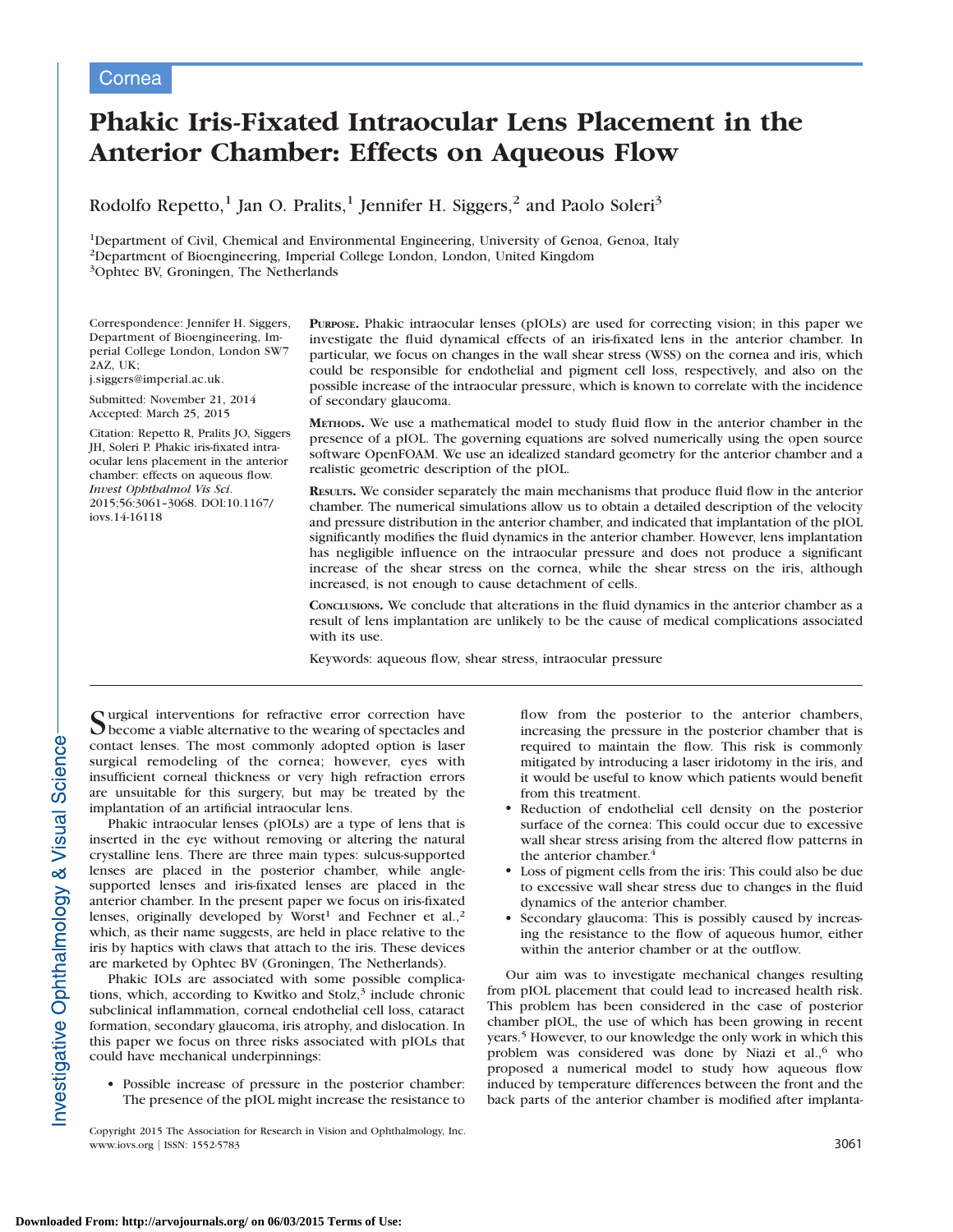| Quantity                                                  | Value                                                 | References                |
|-----------------------------------------------------------|-------------------------------------------------------|---------------------------|
| Aqueous properties                                        |                                                       |                           |
| Density $\rho$                                            | 1000 kg/m <sup>3</sup>                                |                           |
| Volumetric flux $Q$                                       | $3 \mu L/min = 5 \cdot 10^{-11} \text{ m}^3\text{/s}$ | 9, 10                     |
| Kinematic viscosity $\nu$                                 | $7.5 \cdot 10^{-7}$ m <sup>2</sup> /s                 | 11                        |
| Specific heat at constant pressure $c_n$                  | $4.178 \cdot 10^3$ J kg <sup>-1</sup> K <sup>-1</sup> | 12                        |
| Thermal conductivity k                                    | $0.578 \text{ W m}^{-1} \text{ K}^{-1}$               | 13                        |
| Thermal expansion coefficient $\alpha$                    | $3 \cdot 10^{-4}$ K <sup>-1</sup>                     | 12                        |
| Geometric characteristics of the domain                   |                                                       |                           |
| Diameter of the anterior chamber $D_c$                    | $13 \text{ mm}$                                       |                           |
| Maximum height of chamber $bc$                            | $2.63$ mm                                             | ISO-11979-3 <sup>14</sup> |
| Minimum radius of curvature of the posterior cornea $R_c$ | $6.8$ mm                                              | ISO-11979-3 <sup>14</sup> |
| Radius of curvature of the natural lens $R_t$             | $10 \text{ mm}$                                       |                           |
| Height of the iris-lens channel                           | $0.1$ mm                                              |                           |
| Angle between cornea and iris                             | $30^\circ$                                            |                           |
| Overall diameter of the pIOL                              | $8.5 \text{ mm}$                                      |                           |
| Body diameter of the pIOL                                 | $6 \text{ mm}$                                        |                           |
| Claw height on the pIOL                                   | $0.26$ mm                                             |                           |

tion of an iris-fixated pIOL. In the current paper we also present the results of a numerical model that allows us to predict the change in the pressure distribution due to the lens, as well as the changes in the shear stress on the surfaces of the iris and cornea. We extend the work by Niazi et al.<sup>6</sup> by considering various mechanisms that can produce fluid flow in the anterior chamber and, specifically, focusing on the flow due to the production and drainage of aqueous humor, the flow due to miosis of the pupil, the buoyancy-driven flow that arises from density variations due to the temperature gradient across the anterior chamber, and also the changes that are produced due to the flow generated during saccades of the eye. In each case we calculate the distributions of pressure and wall shear stress (WSS) to estimate whether there is cause for concern regarding the use of pIOLs.

#### MATERIALS AND METHODS

#### Description of the Model

In this paper we develop a mathematical model to study the flow of aqueous humor in the anterior chamber with a pIOL. The main mechanisms that generate flow of the aqueous humor are (1) flow due to aqueous production and drainage, (2) flow due to miosis of the pupil, (3) buoyancy-driven flow due to temperature differences between the anterior and the posterior regions of the anterior chamber, and (4) motion induced by saccades of the eye.

The aqueous humor is treated as an incompressible Newtonian viscous fluid governed by the momentum (Navier-Stokes) and continuity equations, which read

$$
\frac{\partial u}{\partial t} + (u \cdot \nabla)u + \frac{1}{\rho} \nabla p - v \nabla^2 u - g = 0, \qquad (1a)
$$

$$
\nabla \cdot \boldsymbol{u} = 0, \qquad (1b)
$$

where  $u$  denotes the velocity vector,  $p$  is pressure,  $t$  time,  $\rho$  fluid density,  $\nu$  the fluid kinematic viscosity, and  $g$  the gravitational acceleration, with magnitude  $g = |g|$ . When we study the flow induced by rotations of the eye, the above equations are solved on a moving domain, and therefore have to be suitably modified (see the OpenFOAM website for further details: http://www. openfoam.org/features/ [in the public domain]).

In the case of buoyancy-driven flow, the above equations are coupled to the energy equation

$$
\frac{\partial T}{\partial t} + (u \cdot \nabla)T - \frac{k}{\rho c_p} \nabla^2 T = 0,
$$
\n(2)

where  $T$  is temperature,  $k$  is the thermal conductivity of the fluid, and  $c_p$  is the specific heat at constant pressure. In Equation 2 we have neglected the heat production due to mechanical energy dissipation, which is negligible in the present context. We adopt the Boussinesq approximation (see, for instance, Drazin and Reid<sup>7</sup>), which is known to be very accurate for liquids undergoing small variations in temperature. In this approximation we neglect variations in the fluid density except in the gravitational forcing term, and we neglect variations in the kinematic viscosity  $v$ . In this term we assume that the aqueous humor density  $\rho$  has a small linear dependency on temperature and is independent of pressure, leading to

$$
\rho = \rho_0 [1 - \alpha (T - T_0)],\tag{3}
$$

where  $\rho_0$  is the fluid density at a reference temperature  $T_0$ , and  $\alpha$  is the linear thermal expansion coefficient of the fluid.

We solve Equations 1 and 2 numerically using the open source software OpenFOAM,<sup>8</sup> which is based on the finite volume method. All meshes are generated using the snappy-HexMesh tool by OpenFOAM, which produces unstructured meshes consisting of tetragonal and hexahedral volumes. We adopt meshes consisting on average of 1 to 2 million volumes, except when analyzing the lens including the haptics for which the mesh has 2.7 million volumes, and run the code in parallel on a 32 processor computer (32 processor work station from the E4 Company, Scandiano, Italy). For all simulations, careful mesh-independence tests have been carried out. In the Table, we report the parameter values used for the simulations.

One parameter that we will discuss in the course of the paper is the WSS, an excessive value of which can be a possible cause of cell detachment from the cornea and iris. We compute this quantity with the wallShearStress utility by OpenFOAM. We note that this tool computes the magnitude of the viscous traction at the wall, including its normal component. However, it can be shown that, if the fluid is incompressible, the normal component of the viscous traction at a rigid wall is zero. Thus, leaving aside numerical errors, the magnitude of the viscous traction is indeed equal to the WSS in all cases considered in the present work.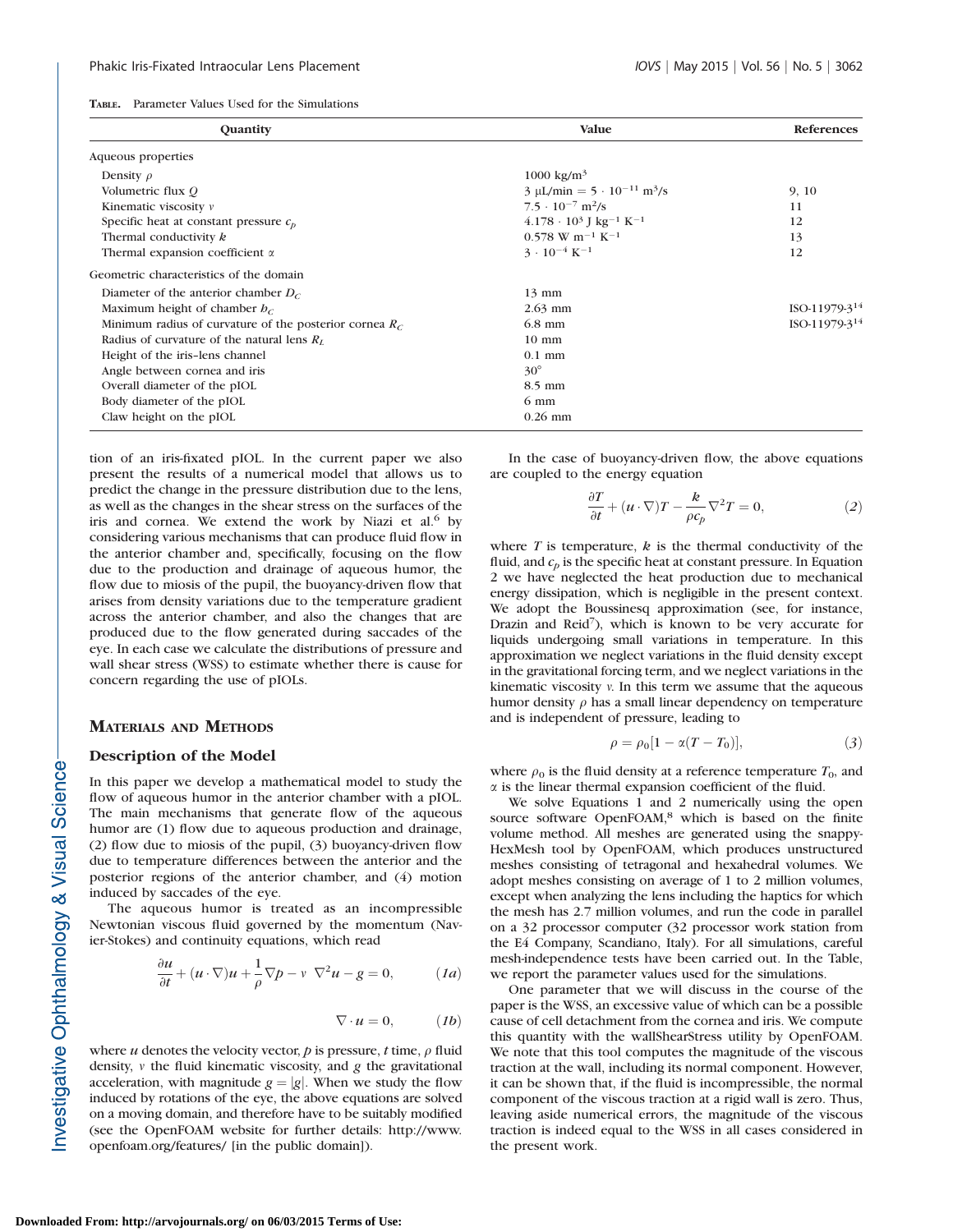

FIGURE 1. Cross section of the idealized anterior chamber used in the simulations.

#### Model Geometry

We consider the geometry shown in Figure 1, which represents an idealization of the real geometry. Specifically, we assume that the chamber is axisymmetric and we model the cross section of the cornea as a central arc of a circle with straight lines representing the outer regions, the cross section of the lens as a circular arc, and the cross section of the iris as a straight line. We smooth the joins between the different tissues. The corresponding parameter values are given in the Table, and a file is provided as additional material (interested readers can contact the authors for the geometrical detail of the anterior chamber).

For the model of the pIOL we use the geometry of the Artiflex lens, provided by the manufacturer (Ophtec BV). A view of the geometry of the pIOL is shown in Figure 2a. The pIOL consists of a body (lens) and two haptics (claws). In order to fixate the pIOL to the iris, the haptics are used to grab a piece of iris tissue. The pIOL is placed in the anterior chamber, as shown schematically in Figure 2b. In most of the simulations in this paper we neglect the haptics, which has the advantages that (1) we can easily change the location of the pIOL to investigate the effect of device positioning, and (2) we may use smaller meshes, which significantly reduces the computational time, which is especially important for the unsteady simulations. To check the validity of this assumption we also ran simulations with the haptics present, and we invariably found that their effect on the flow is very small. Furthermore, for all simulations considered we compared the results with benchmark simulations without the pIOL.

We consider four different sets of simulations, each with a slightly different setup, which are designed to test the effect of a particular flow mechanism: production and drainage of the aqueous humor, miosis, buoyancy-driven flow, and saccades of the eye. The adaptations to the model are described in the following sections.

## Flow Induced by Aqueous Production and Drainage

Aqueous humor is produced by the ciliary body, and then flows through the posterior chamber, the pupil, and the anterior chamber; from there it is drained into the trabecular meshwork. The inlet is at the iris–lens channel, and we assume a radially inward flow Q that is uniformly distributed over this surface. The outlet is at the trabecular meshwork, where we impose zero pressure. This means that the computed values of the pressure actually represent pressure differences with respect to the outlet. The pressure is, therefore, defined up to a constant that does not affect the results. All the other surfaces are rigid walls at which we impose a no-slip boundary condition. We obtain the solution using the simpleFoam solver, which uses a semi-implicit method to solve the Navier-Stokes equations iteratively.

#### Flow Induced During Miosis

During pupil contraction (miosis), a flow from the posterior to the anterior chamber of the eye is generated, which is more intense than the bulk flow due to production/drainage of aqueous described in the previous section, although it lasts only a short time, typically less than 1 second. Yamamoto et al.<sup>15</sup> used PIV (particle image velocimetry) to measure the flow of aqueous humor through a laser iridotomy hole during miosis in rabbits. These results were used by Yamamoto et al.<sup>16</sup> to prescribe the inlet velocity of an iridotomy jet in their numerical model of flow in the anterior chamber, which they assumed to be the first quarter-period of a cosine curve. They used a hole of diameter  $d_{LI} = 0.56$  mm for which the measured maximum velocity was  $u_{max} = 9.39$  mm/s, and took the duration to be the average duration of miosis in humans after light stimulation,<sup>17</sup> giving  $T_{jet} = 0.66$  seconds.

If we assume that, during miosis in an eye with an iridotomy, the volumetric flux through the iris–lens channel is negligible compared to that through the iridotomy hole, it would suggest that the estimates of volumetric flux through the iridotomy in the experiments of Yamamoto et al.<sup>15</sup> could be similar to the volumetric flux through the iris–lens channel in the natural eye. We therefore adopt the formula used by



FIGURE 2. (a) Geometry of the pIOL consisting of a lens and two haptics with claws that allow the lens to be attached to the iris, (b) pIOL placed in the anterior chamber.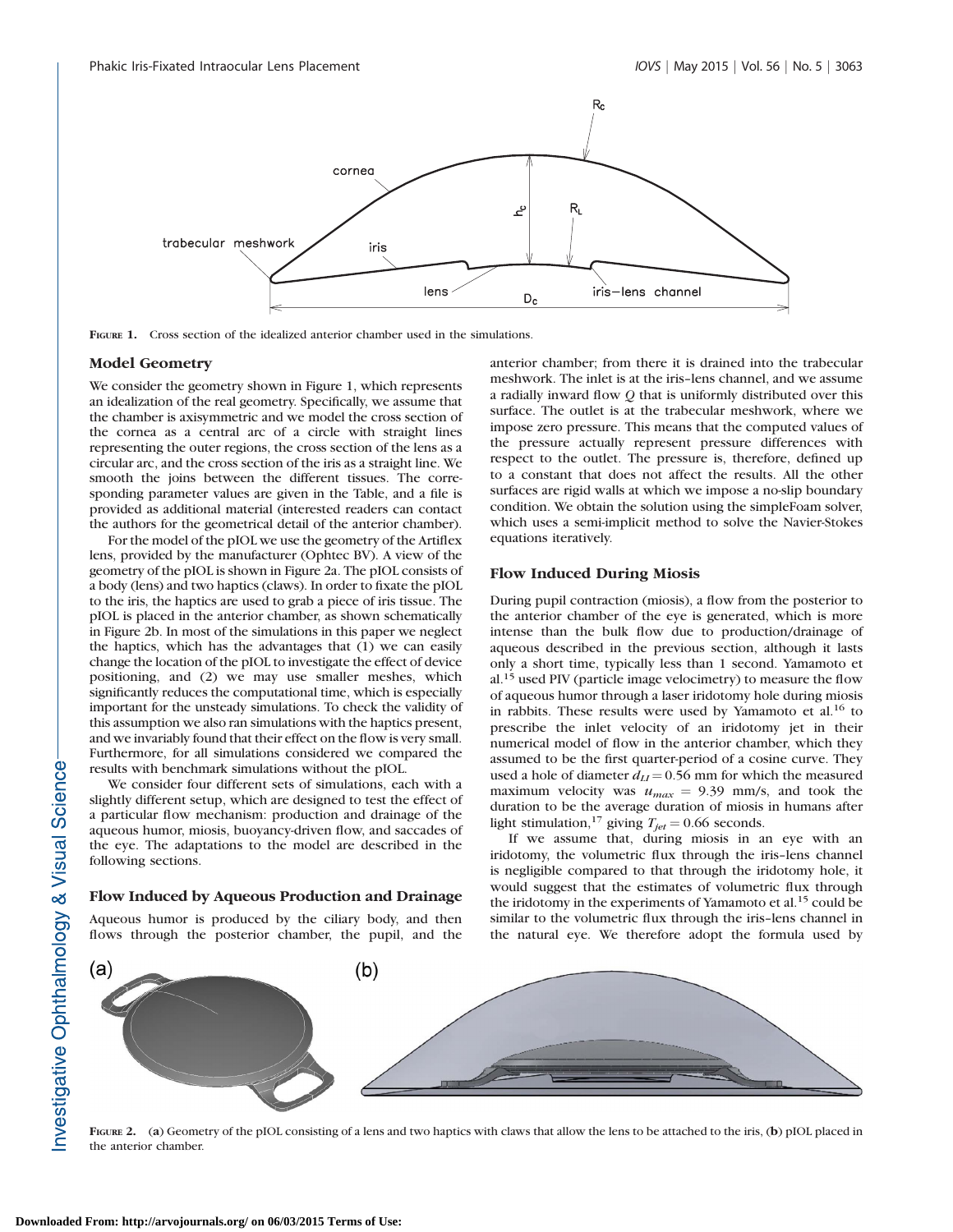

FIGURE 3. (a) Flux from the posterior to the anterior chamber of the eye generated during miosis. The intensity of the flux is based on the measurements by Yamamoto et al.16 on rabbit eyes. (b) Angular velocity of the eye globe versus time during saccadic rotations for two different saccadic rotations with amplitudes  $10^{\circ}$  and  $20^{\circ}$ .

Yamamoto et al.<sup>16</sup> and impose the following time-dependent total volumetric flux through the iris–lens channel in our simulations of miosis in the natural eye:

$$
Q(t) = \pi \frac{d_{II}^2}{4} u_{max} \cos\left(\frac{\pi (t - t_{init})}{2T_{jet}}\right),
$$
 (4)

for  $t_{init} \le t \le t_{init} + T_{jet}$ , where t is time. To avoid numerical artifacts, we also added a ramp during  $0 \le t \le t_{init} = 0.1$ seconds during which the velocity grows sinusoidally from 0 to  $u_{max}$ ; see Figure 3a.

We assume that this flux is uniformly distributed over the surface of the iris–lens channel, apply zero pressure at the trabecular meshwork and a no-slip velocity on all other surfaces. The use of the zero pressure condition at the outlet section requires some comments. The flow from the posterior to the anterior chamber generated during miosis exits the domain through the trabecular meshwork and will produce a variation in time of the outlet pressure. This can be accounted for adopting a boundary condition that relates the pressure to the flux, as has been proposed by Heys et al.<sup>18</sup> In the present case, owing to the fact that we consider an incompressible fluid and a noncompliant domain, the outlet flux is instantaneously equal to the inlet flux, as a consequence of mass conservation. This implies that the use of the boundary condition proposed by Heys et al.<sup>18</sup> would produce an unsteady pressure variation at the outlet section, which can be directly related, through an outflow resistance, to the inlet flux. Such pressure change, being uniform across the domain, does not modify the flow. In other words, using the zero pressure outlet condition implies that the computed pressure represents the instantaneous difference between the local and the outlet pressure, which is in any case the pressure difference of interest to us in this study.

We use the icoFoam solver for unsteady incompressible laminar flow to find the solution.

## Buoyancy-Driven Flow

It is well known that, since the posterior surface of the cornea is typically cooler than the iris and lens, the fluid in the front part of the anterior chamber is denser than that toward the posterior, and so the fluid at the anterior tends to sink, while that at the posterior rises. This flow has been studied analytically, numerically, and experimentally (e.g., Refs. 15, 19, 20). Under normal conditions (i.e., an upright subject with open eyelids in an atmosphere that is several degrees below body temperature) this buoyancy-driven flow is significantly more intense than the flow due to production/drainage of the aqueous, and therefore we neglect inflow and outflow in these simulations.

The material often used in manufacturing iris-fixated pIOLs has a relatively low thermal conductivity, and so we neglect heat transport in the device. Niazi et al.<sup>6</sup> showed that the typical velocities are significantly reduced for greater values of the conductivity of the device, and thus the WSS also decreases with increasing thermal conductivity. Since our aim is to determine the risk of excess WSS on the iris and cornea, we expect the present study to provide an estimate of the worstcase scenario regarding the WSS.

We simulate the governing equations, together with no-slip conditions on all boundaries, and a prescribed temperature of  $34^{\circ}$ C on the cornea and  $37^{\circ}$ C on all other surfaces. We use the simpleBuoyantBoussinesqFoam solver, which uses a semiimplicit method to solve the equations iteratively.

# Flow Induced by Saccades of the Eye

Finally, we consider the flow generated in the anterior chamber by rotations of the eye bulb. We model isolated rotations using the analytical relationship proposed by Repetto et al., $^{21}$  which provides the angular velocity of the eye as a function of time; see the examples in Figure 3b. As for the buoyancy-driven flow described in the previous section, since the fluid velocities induced by the production and drainage of aqueous humor are expected to be significantly smaller than those induced by saccades, we neglect production and drainage and impose a no-slip velocity on all boundaries. We use the unsteady solver pimpleDyMFoam to simulate the Navier-Stokes and continuity equations on a moving grid.

#### **RESULTS**

# Flow Induced by Aqueous Production and Drainage

For this flow, unless the haptics on the pIOL are included in the simulation, both the geometry and the boundary conditions are axisymmetric, and therefore the resulting flow is also axisymmetric. The resulting pressure and velocity distribution with pIOL are given in Figure 4, showing that the pressure is highest in the region posterior to the pIOL, although this difference is too small to be clinically relevant. The velocity magnitude has peaks at the inlet and outlet and also in the region between the pIOL and the iris. For brevity we have omitted the corresponding results in the natural eye, but in that case the pressure variation is approximately half that in Figure 4a and peaks in the velocity are obtained only at the inlet and outlet.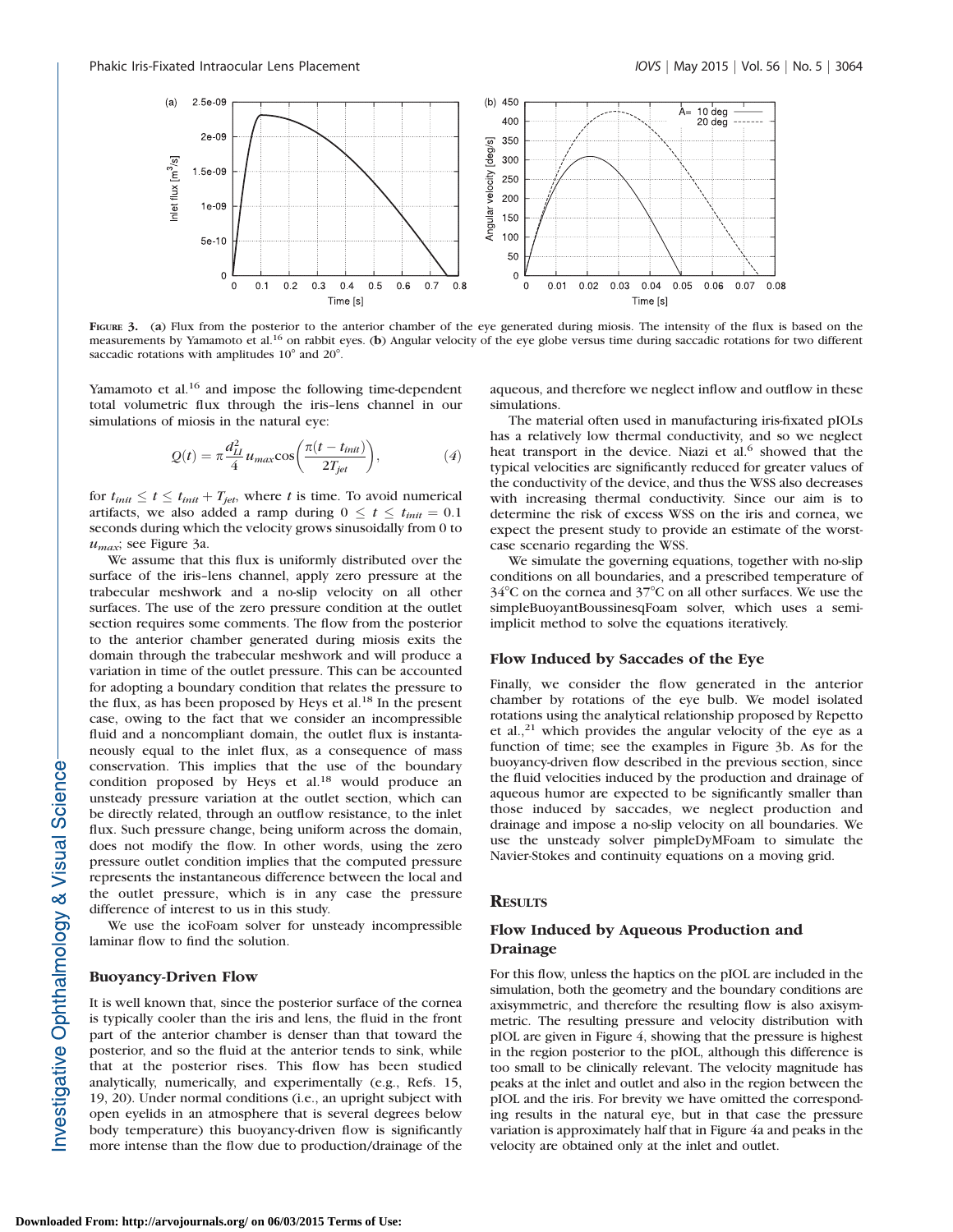

FIGURE 4. Flow due to production/drainage of aqueous humor with the device present: (a) excess pressure above intraocular pressure, (b) velocity magnitude.

In the presence of the haptics, flow characteristics are very similar. However, the haptics impose a preferential direction to the aqueous velocity that breaks the axial symmetry of the flow. Specifically, they partially obstruct the flow, which is thus forced toward the sides of the lens. We note, moreover, that in the presence of the haptics, specific regions characterized by low values of the velocity (at the front and rear sides of the haptics) occur. In these regions there may be an increased risk of particle deposition, such as pigmentary cells, leukocytes, and erythrocytes, as suggested by Kumar et al.<sup>22</sup> A study of this process is outside of the scope of the present paper but might deserve future attention.

We also investigate the role of the positioning of the pIOL, and, neglecting the haptics, we progressively displace the lens posteriorly, recording the pressure drop at each position, which grows nonlinearly as the pIOL approaches the iris; see the solid circles in Figure 5. We also show the pressure drop corresponding to the simulation including the haptics (empty circle), indicating that the haptics have a negligible effect on the pressure drop. Finally, we report in the figure the pressure drop in the absence of the pIOL, which is significantly lower, although it must be emphasized that even the largest pressure drop with the pIOL close to the iris (2.55  $\times$  10<sup>-4</sup> mm Hg) is too small to be clinically relevant.

To investigate an even closer positioning of the pIOL to the iris, we cannot use the numerical simulations, as the gap is too small to be sufficiently resolved for numerical accuracy. However, using lubrication theory we can find an analytical estimate of the pressure drop across a small gap as

$$
\Delta p = \frac{6\mu Q}{\pi} \int_{r_1}^{r_2} \frac{dr}{rb^3},\tag{5}
$$

where the gap has height  $h(r)$  in the range  $r_1 < r < r_2$ , with r being the radial coordinate,  $\mu$  is the shear viscosity of the aqueous humor, and Q is the total volumetric flux through the anterior chamber. As a rough estimate, consider a device of radius 3 mm with a gap of uniform height and of width 1 mm at its outer edge. The formula above shows that, to obtain a pressure drop of 1 mm Hg across the gap, the gap height needs to be approximately 6  $\mu$ m, which is less than 5% of the normal distance between the pIOL and the iris. This estimate assumes that the lens remains axisymmetrically positioned, which is unlikely in the case of mispositioning; however, if the lens does not maintain close proximity to the iris all the way around its



FIGURE 5. Average pressure drop between iris–lens channel and trabecular meshwork as a function of the minimum distance between the pIOL and the iris (solid circles). Also shown are the cases with no pIOL (horizontal line) and the case of a pIOL with haptics included in the simulated geometry (empty circle).

circumference, it would be likely to reduce the pressure drop further, because the fluid would have an alternative path to the trabecular meshwork. Furthermore, in reality the pIOLs in use do not have a flat region of width 1 mm near their edge, and the width of iris over which a gap of a few micrometers between iris and device could be maintained is much less than a millimeter. In summary, these estimates all indicate that it is highly unlikely that the increase in the pressure drop due to the flow needing to get through a narrow gap between the iris and device could ever be large enough so as to make a clinically significant difference.

The WSS on cornea and iris for this flow is always much smaller than physiologically relevant.

#### Flow Induced During Miosis

The results of the simulations of miosis are shown in Figure 6, in which we plot the pressure drop between the inlet and the outlet over time both with and without the pIOL in place. The pressure drop with the pIOL is approximately double that without the device (the same as for the flow due to the



FIGURE 6. Spatially averaged pressure over the inlet as a function of time during miosis, in an eye both with the pIOL (solid circles) and without it (open circles). Note that the pressure in the figure has to be understood as the excess pressure (at each time) with respect to the outlet pressure.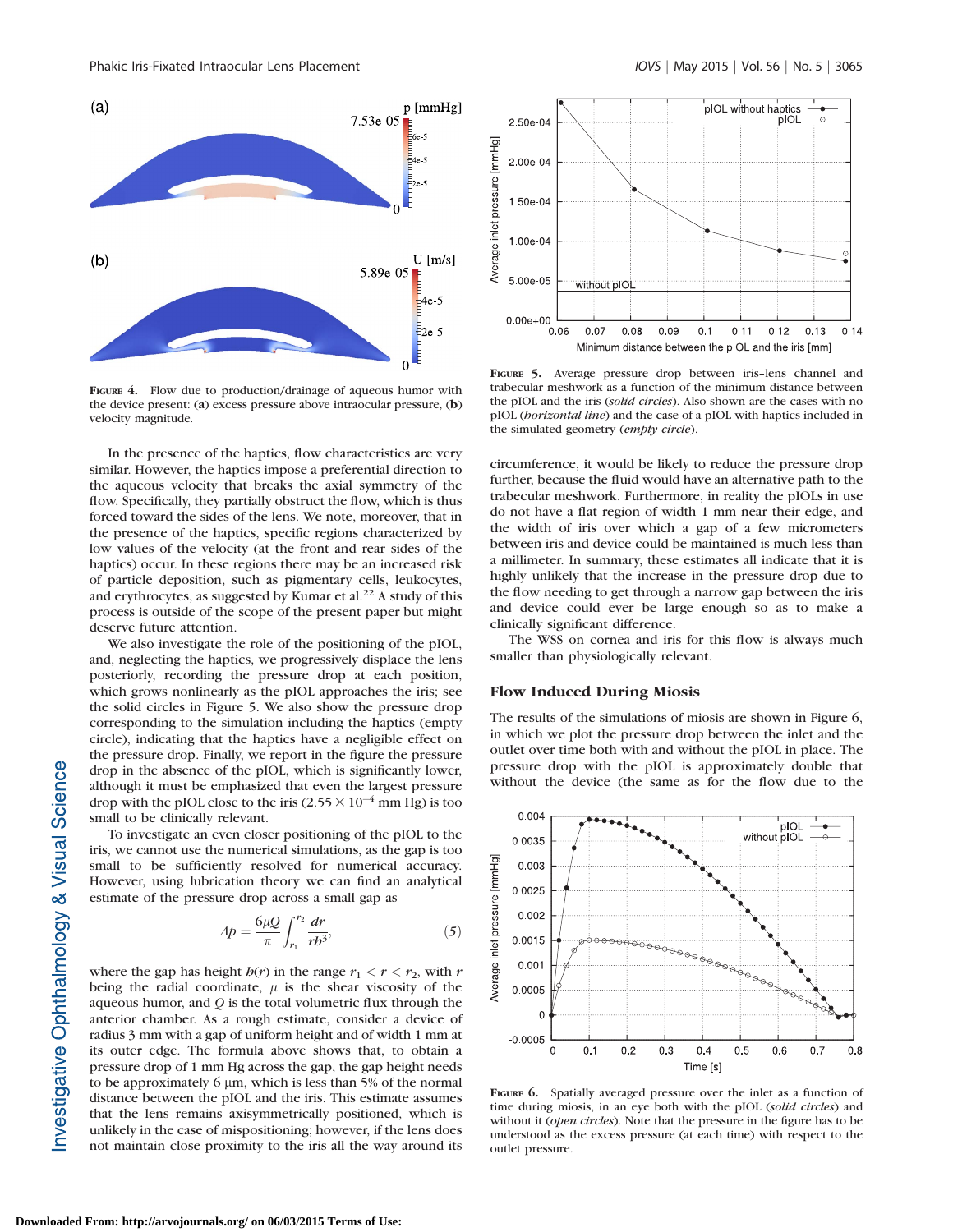

FIGURE 7. Buoyancy-driven flow in the absence of the pIOL. In this and subsequent figures, gravity acts in the vertical direction. (a) Streamlines of the flow and the distribution of the velocity magnitude on selected horizontal planes. The velocity is directed downward in the anterior and upward in the posterior. (b) WSS on the cornea (the WSS on the iris is very similar).

production of aqueous humor), and, although the pressure drops are much larger in this case, they are still too small to be relevant clinically (thousands of times smaller than the intraocular pressure).

The WSS on the iris is also increased due to the pIOL during miosis, especially in the constricted region between the iris and the pIOL; and its maximum value over time and space equals  $3.48 \times 10^{-2}$  Pa (pIOL with haptics) and  $2.69 \times 10^{-2}$  Pa (pIOL with no haptics), whereas it is almost zero with no pIOL.

In all cases considered, the WSS on the cornea is negligibly small.

#### Buoyancy-Driven Flow

In this section we will first present results in the natural eye, followed by the results with the pIOL in place. We show the streamlines and the velocity magnitude in Figure 7a; and as predicted by previous investigations,6,19 the flow is approximately confined to two-dimensional vertical planes. The maximum velocity is higher by approximately two orders of magnitude than that of the flow due to the production of aqueous humor. These results agree very well with the theoretical predictions by Canning et al.<sup>19</sup> and also justify the fact that we have neglected the flow due to the production of aqueous humor. In Figure 7b we show the corresponding corneal WSS stress, which attains a maximum value of  $1.64 \times$  $10^{-3}$  Pa in the center of the cornea.

The pIOL significantly modifies this flow, which can be seen by comparing Figure 8 with Figure 7a. In particular, the flow is now three-dimensional, and particles anterior to the pIOL tend to move down and then move laterally out to the sides before moving back up around the sides of the device. There is very



FIGURE 8. Buoyancy-driven flow, as for Figure 7a, but with the pIOL in place.

little flow posterior to the lens. The streamlines shown in the figures are in very good qualitative agreement with those computed by Niazi et al.<sup>6</sup> Even though the flow structure is significantly modified by the presence of the pIOL, the maximum absolute velocity is very similar to that without the pIOL. We note, however, that Niazi et al.<sup>6</sup> showed that if a pIOL with a high thermal diffusion coefficient is used, aqueous humor velocity can be significantly decreased.

We show the corresponding WSS on the cornea and iris in Figure 9, and this also indicates significant changes due to the pIOL. The maximum WSS stress on the cornea is slightly smaller than it is in the absence of the lens, while the WSS on the iris peaks both at the sides of the iris, where there is a relatively intense upward flow, and also at the top and bottom of the narrow gap between the iris and the pIOL. The maximum WSS on the iris is approximately twice as large as that on the cornea.

Since the corneal WSS is of clinical importance, we plot its dependence upon the position of the pIOL in Figure 10. The maximum WSS is greater the greater the distance between the pIOL and the iris, and we can also see that the presence of the haptics makes little difference to the maximum WSS. The maximum WSS on the cornea with no pIOL is also shown, which indicates that the pIOL actually reduces the WSS. This is to be expected because the presence of the pIOL increases the resistance to the buoyancy-driven flow by reducing the space available for it to take place. Since the no-slip boundary condition must be satisfied on all surfaces, even a zerothickness device changes the flow pattern (in addition to any change caused by the different temperature profile).

# Flow Induced by Saccades of the Eye

Inclusion of the haptics in a problem with a moving grid would come at significant cost in terms of computational time, and so we neglect them in this section. In Figures 11a and 11b we plot the time evolution of the spatial maximum of the WSS on the cornea (Fig. 11a) and iris (Fig. 11b) in the absence (open circles) and presence (solid circles) of the pIOL. The time evolution of the WSS on the cornea with no pIOL agrees closely (both qualitatively and quantitatively) with that obtained numerically by Abouali et al.<sup>23</sup> (see fig. 4 of that paper, red line). We also note that the WSS distribution on the cornea is not significantly modified by the presence of the pIOL, and it is in agreement with the distribution shown by Abouali et al. $23$  (see fig. 3 of that paper).

The time evolution of the corneal WSS with the pIOL is qualitatively the same as that without, although the maximum over time is slightly greater without the pIOL. Furthermore, the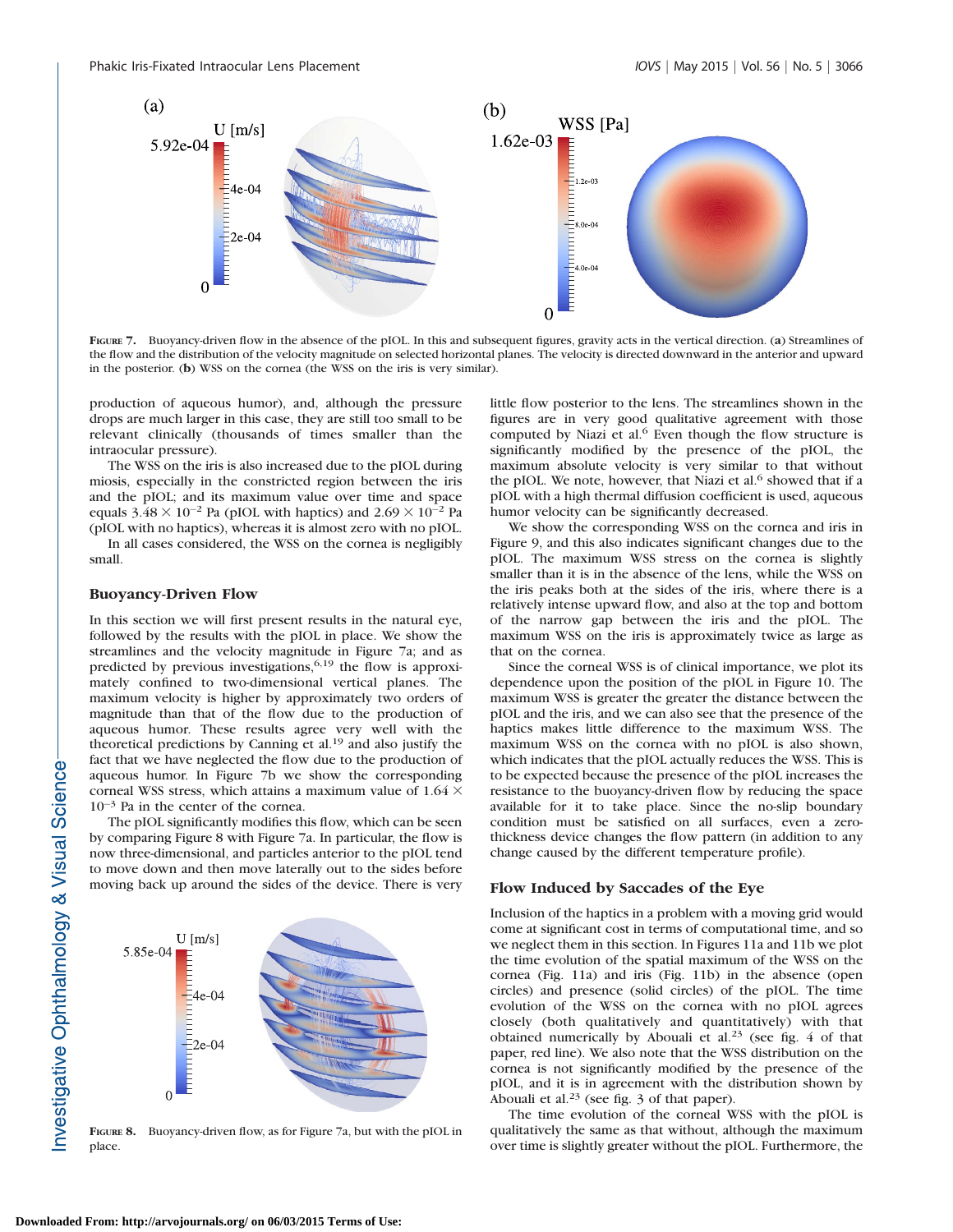

FIGURE 9. Buoyancy-driven flow in the presence of the pIOL. (a) Magnitude of WSS on the cornea; (b) WSS on the iris.

value of the maximum WSS is much greater, by a factor of at least six, than that for buoyancy-driven flow.

On the other hand, pIOL implantation produces an increase of the maximum WSS on the iris by a factor of approximately 1.5 with respect to the case of no pIOL.

#### **DISCUSSION**

In this paper we have performed numerical simulations to investigate how iris-fixated pIOL placement modifies the fluid mechanics of the anterior chamber. A similar problem was considered for the case of posterior chamber pIOLs by Kawamorita et al.<sup>5</sup> There is a strong clinical interest in this, because iris-fixated pIOL implantation is associated with increased risk of secondary glaucoma due to a possible increase in the pressure in the posterior chamber and also with increased rate of loss of endothelial corneal cells and pigment cells from the iris<sup>3</sup>; and these complications could arise as a result of changes in the fluid flow following pIOL placement. The risk of secondary glaucoma is typically mitigated by introducing an iridotomy into the iris; however, the risk of secondary glaucoma with no iridotomy is currently unknown. The only existing work in which the effect of irisfixated pIOLs on the fluid dynamics of the aqueous humor is considered is that of Niazi et al.,<sup>6</sup> who investigated changes in the thermally driven flow. We have extended their work by also accounting for various other mechanisms of fluid motion in the anterior chamber. Since in vivo measurements of aqueous flow would be extremely challenging (and are not available at present), a numerical approach seems to be the best option.



FIGURE 10. Spatial maximum of the WSS on the cornea as a function of the distance between the pIOL and the iris, neglecting the haptics (open circles). The maximum WSS with no pIOL is shown by the horizontal line, while the maximum WSS with the pIOL in its normal position and including the haptics is shown by the solid circle.

Owing to the lack of pressure and aqueous velocity measurements in vivo, our results cannot be validated against experimental data. However, owing to the laminar nature of the flows considered (numerical simulations of laminar flows are notoriously much easier than of turbulent flows), we believe our numerical results to be quite reliable.

We considered the four main mechanisms that generate flow of the aqueous humor in turn: production and drainage of aqueous humor, miosis, buoyancy-driven flow, and saccadedriven flow. We looked specifically at the pressure drop between the inlet (iris–lens channel) and outlet (trabecular meshwork), and in each case compared our results to a similar simulation with no pIOL.

We neglected density differences between the device and the aqueous humor and modeled the anterior chamber as an axisymmetric domain that closely matches the real shape, and the model pIOL geometry was based on the geometry of the Artiflex lens, which was provided by Ophtec BV. The pIOL has a body (the actual lens) and haptics, and we performed simulations both with and without the haptics in the model; disregarding the haptics did not significantly affect the flow, greatly reduced the computational time, and also allowed the pIOL to be easily moved around the domain. Our simulations show how the fluid mechanics of the anterior chamber is modified by implantation of a pIOL, and the main conclusions of the work are that implantation of a pIOL has the following effects:

- 1. If the lens is properly placed, there is a negligible influence on the pressure in the posterior chamber.
- 2. There is no significant increase of the WSS on the cornea.
- 3. The WSS on the iris is significantly greater than in the case with no pIOL, but the increase is not likely to be sufficiently great so as to give a risk of cell detachment.

Kaji et al.<sup>24</sup> performed experiments on porcine corneal endothelial cells that were plated onto glass slides, and found that significant detachment was observed for shear stresses in excess of 0.03 Pa if the cells had had 1 hour of adhesion, rising to 0.1 Pa for 3 hours of adhesion. Thus in vivo, the critical WSS at which cells start to detach from the cornea is likely to be in excess of 0.1 Pa. Our model predicts that the actual values are significantly smaller than this, and so it is unlikely that WSS is responsible for detaching the cells from the cornea. Although we do not have corresponding data for the iris, the result is likely to be similar for that too.

Thus the mechanism behind the observed detachment of corneal endothelial cells remains unknown. A possible explanation is that the patient could rub her/his eyes, bringing the cornea into contact with the pIOL, leading to mechanical friction that causes the cells to detach. An alternative mechanism could be that there is insufficient delivery of oxygen and/or nutrients to the corneal endothelium. This could be especially true if there is no buoyancy-driven flow, for